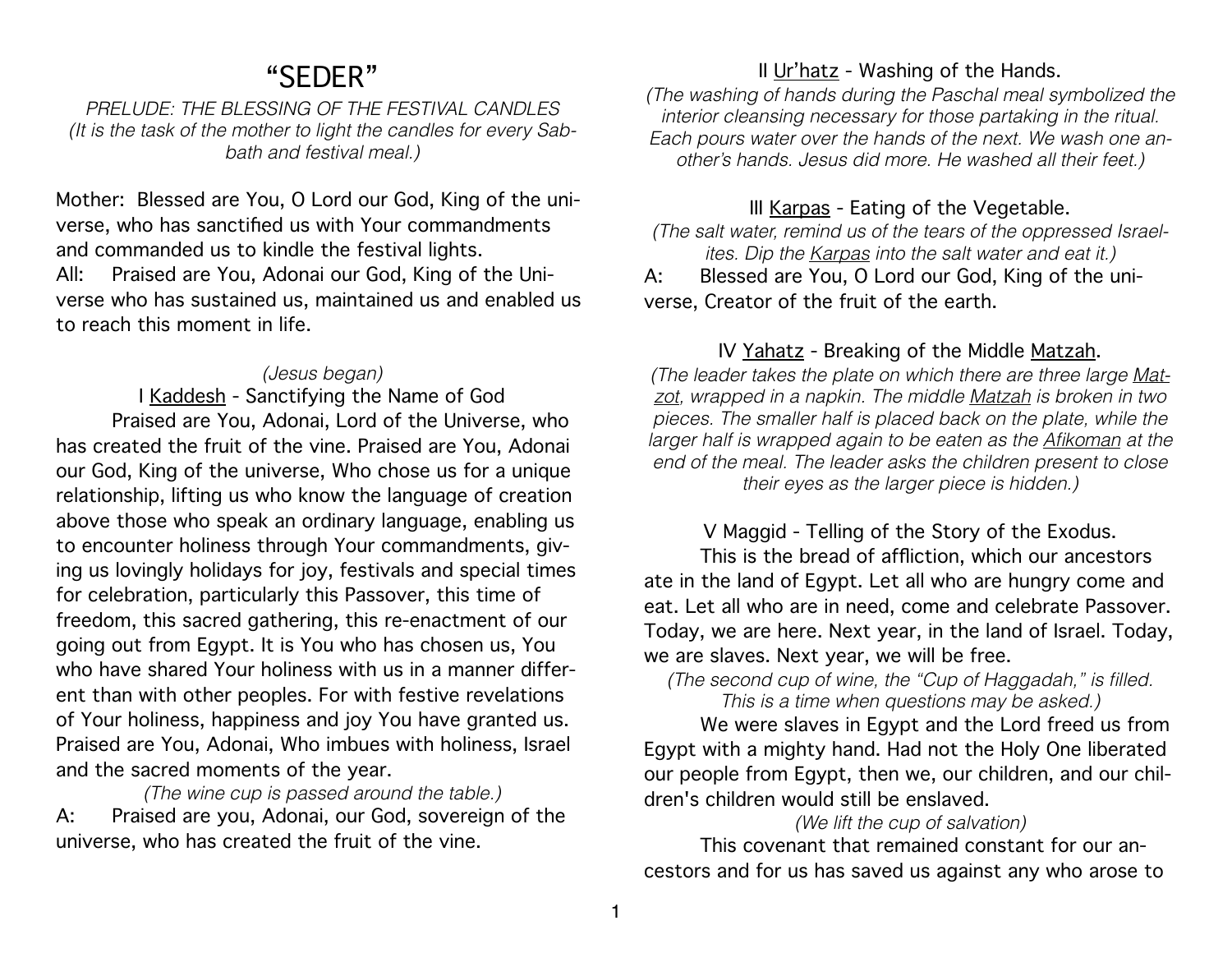destroy us in every generation, and throughout history when any stood against us to annihilate us, the Holy Blessed One kept saving us from them.

A: A wandering Aramean was my father, who went down to Egypt and sojourned there, few in number. And there we multiplied becoming a great people, strong and numerous. But the Egyptians dealt ill with us and afflicted us, setting us to hard labour. Finally, when we cried out to Adonai, the God of our ancestors, Adonai heard our voice, saw our affliction, saw our toil and our oppression. Then Adonai brought us out from Egypt with a strong hand and an outstretched arm; with great awe, marvelous signs and with wonders.

Since our "cup of salvation" cannot be regarded as full when we recall the suffering of the Egyptians, a drop of wine is removed from the cup with the mention of each plague.

#### Blood,

Frogs, Lice. Beasts. Cattle Plague, Boils, Hail, Locusts, Darkness. Slaying of First Born

# DAYENU "It Would Have Been Sufficient"

Had he given Sabbath to us -- This day's for rest, not for commerce But not brought us to Mount Sinai, Dayenu

Had he brought us to Mount Sinai Through the desert, it was so dry And not given us the Torah, Dayenu

Had he given us the Torah Where we sang and danced the Hora And not led us into Israel, Dayenu

Had he led us into Israel (So far this is quite a long tale) And not built for us the Temple, Dayenu

Had he built for us the Temple So to pray we do assemble But had not made Manischewitz, Dayenu

Pesah [Paschal Lamb], The Paschal Lamb is to remind us that the Holy One passed over the houses of our ancestors in Egypt, as it is written, "You shall say that it is the sacrifice of the Lord's Passover, for He passed over the houses of the people of Israel in Egypt when He slew the Egyptians, but spared our houses. The people bowed their heads and worshipped" (Exodus 12:27).

Matzah The Matzah is to remind us that before the dough which our forefathers prepared for bread had time to ferment, the supreme King of Kings, the Holy One, revealed Himself to them and redeemed them. We read: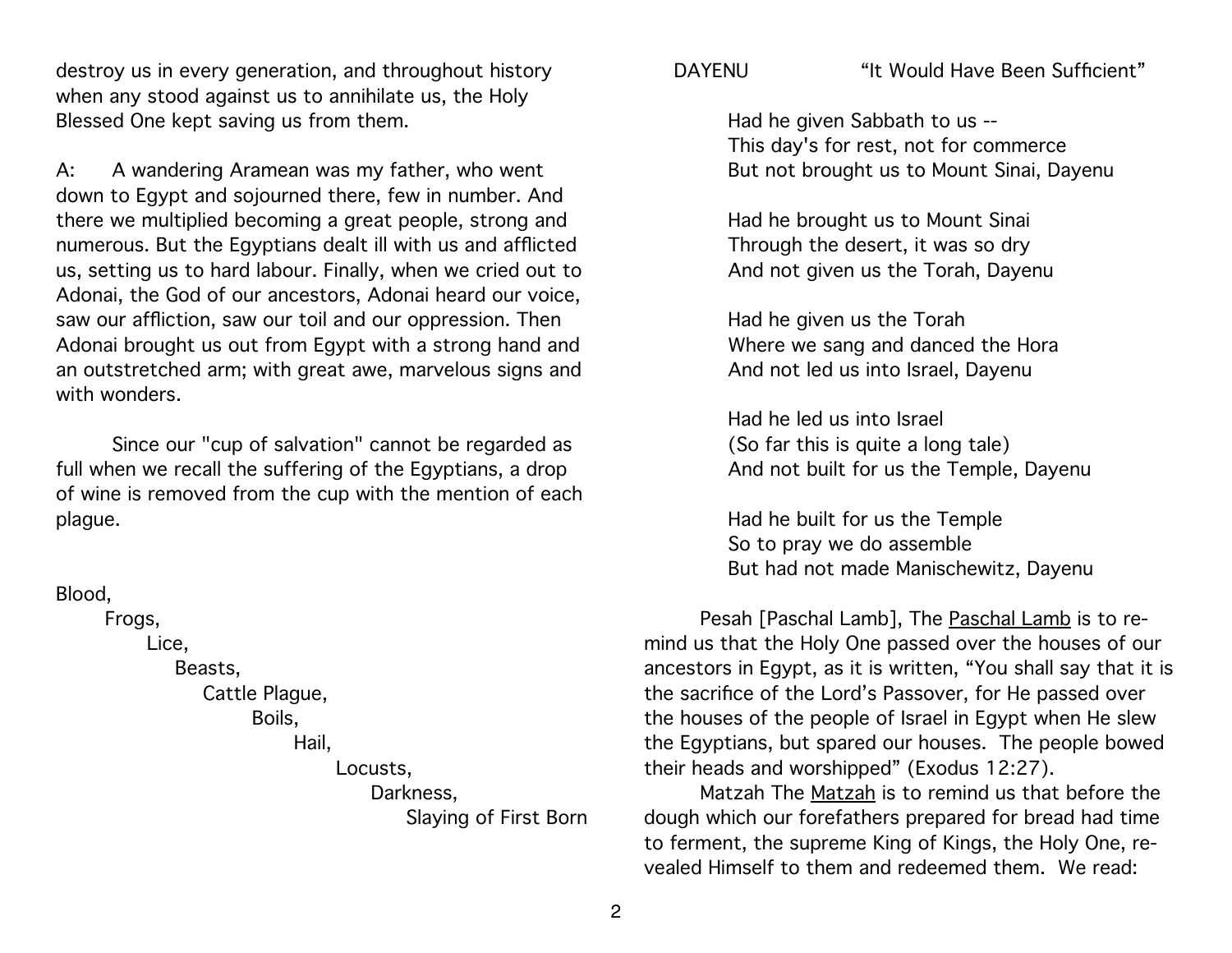"They baked Matzah of the unleavened dough which they had brought out of Egypt, for it had not leavened because they were thrust out of Egypt and could not linger, nor had they prepared any food for the journey" (Exodus 12:39).

Maror [Bitter Herb] The Maror (bitter herbs) is to remind us that the Egyptians embittered the lives of our forefathers in Egypt, as the Bible explains: "They made their lives bitter with lard labor, with mortar and brick, and with every kind of work in the field. All the labor which the Egyptians forced upon them was harsh" (Exodus 1: 14).

Therefore we are obligated, to thank, sing the Hallel, praise, glorify, exalt, honor, bless, elevate and raise our voices for joy to the Holy One, Blessed be He, Who performed all these miracles for our ancestors and therefore for us! You brought us from human servitude to freedom, from sorrow to joy, for a time of mourning to a festive day, from deep darkness to great light and from slavery to redemption! In Your presence we renew our singing as in ancient days: Hallel-lu-yah Sing Hallel to God.

#### Psalm 114

When Israel came forth out of Egypt, the house of Jacob from a people of strange language;

Judah became His sanctuary, Israel His dominion.

The sea saw it, and fled; the Jordan turned backward. The mountains skipped like rams, the hills like young sheep.

What aileth thee, O thou sea, that thou fleest? thou Jordan, that thou turnest backward?

Ye mountains, that ye skip like rams; ye hills, like young sheep?

Tremble, thou earth, at the presence of the Lord, at the presence of the God of Jacob; Who turned the rock into a pool of water, the flint into a fountain of waters.

#### *(Drink the second cup of wine)*

A: Praised are You, Adonai, Lord of the Universe, who has created the fruit of the vine.

### VI Rahatz - Washing of the Hands before the Meal.

*(Dip your hands in water, dry them with the towel)* A: Blessed are You, O Lord our God, King of the universe, Who has sanctified us with Your commandments, and commanded us concerning the washing of hands.

VII - VIII Matzah - The Blessing of the Matzah. A: Praised are You, Adonai, Lord of the Universe, Who brings forth sustenance from the earth.

IX. The Maror: Eating of the Bitter Herb. A: Praised are You, Adonai, Lord of the Universe, Who sanctified us with His commandment to eat the bitter herb.

### X Korekh - Eating the Sandwich of Matzah and Maror.

 *Slavery and freedom were joined together in one historical event. The bread of affliction became the bread of freedom, and should be tasted together with the Bitter Herb, so that they would remind us of the bitterness of slavery and the joy of freedom. In time of freedom, we must not forget the bitterness of slavery. In time of oppression, we must keep alive the hope of freedom.* 

> *(We take two pieces of Matzah with Bitter Herb between them and eat.)*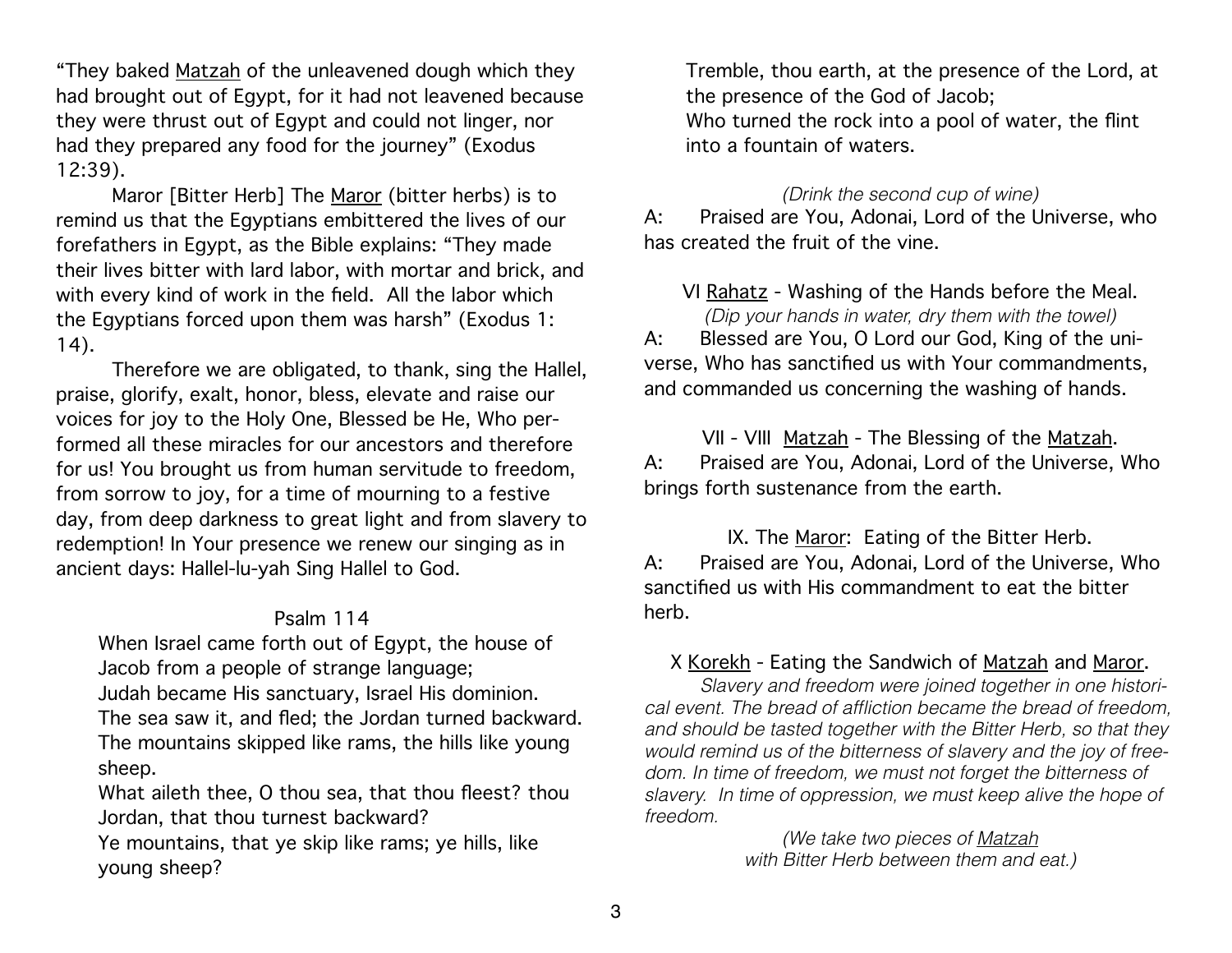### XI Shulhan Orekh - the Festival Meal.

*(THe festival meal is served and enjoyed by all. This is when Judas left the group)*

# XII Tzafun - Eating the Afikoman.

*(The Afikoman is found a piece was eaten as the dessert. It was at this place our Lord took the bread, and when He had given thanks, broke it and gave it to them saying)*  Take; eat; this is my body which is given for you. Do this in remembrance of me.

# XIII Barekh - The Blessing after the Meal.

*(The Third Cup of wine, the cup of blessing is poured)*

### *Birkat Hazan: Thanks God for the gift of food to the entire world*

Let my mouth offer praise of the Lord, and let all beings offer blessing of God's holy name forever, let us thank God whose food we have eaten and through whose goodness we live. Blessed is the Lord our God, Sovereign of the universe, who sustains the entire world with goodness, kindness and mercy. G-d gives food to all creatures, for G-d's mercy is everlasting. Through G-d's abundant goodness we have not lacked sustenance, and may we not lack sustenance forever, for the sake of G-d's great name. G-d sustains all, does good to all, and provides food for all the creatures whom G-d has created. Blessed is the L-rd, who provides food for all.

### *Birkat Ha-Aretz: Thanks God for the exodus from Egypt and for granting us the land of Israel as part of our covenant with God* We thank the Lord our God for having given a lovely and spacious land to our fathers and mothers; for having liberated us from the land of Egypt and freed us from the

house of bondage; for the covenant which God has sealed in our flesh, for the Torah which God has taught us; for the laws which God has made known to us; for the life, grace and loving kindness which God has bestowed upon us, and for the sustenance with which God nourishes and maintains us continually, in every season, every day, even every hour.

#### *Birkat Yerushalayim: This prayer for Jerusalem focuses on the rebuilding of the city and the eventual coming of the Messiah.*

Have mercy, Adonai our God, on Israel your people, on Jerusalem your city, on Zion the abode of your glory, on the kingdom of the house of David your anointed one, and on the great and holy Temple that bears your name. Our God, our Father, tend and feed us; sustained and support us and relieve us. Speedily, Adonai our God, grant us relief from all our troubles. Lord our God, O make us not rely on the gifts and loans of men but rather on your full, open and generous hand, that we may never be put to shame and disgrace.

Revere the Lord, all God's holy ones for those who revere Adonai suffer no want. Lions may starve, but those who seek the Lord shall lack nothing. Give thanks to the Lord, for God is good; God's kindness endures forever. You open your hand and satisfy the needs of every living thing. Blessed is the everyone who trusts in the Lord, for the Lord will surely guarantee protection. I once was young and now I am old, but never have I seen a righteous person forsaken, nor his children in want of bread. The Lord strengthens God's people, blessing them with peace.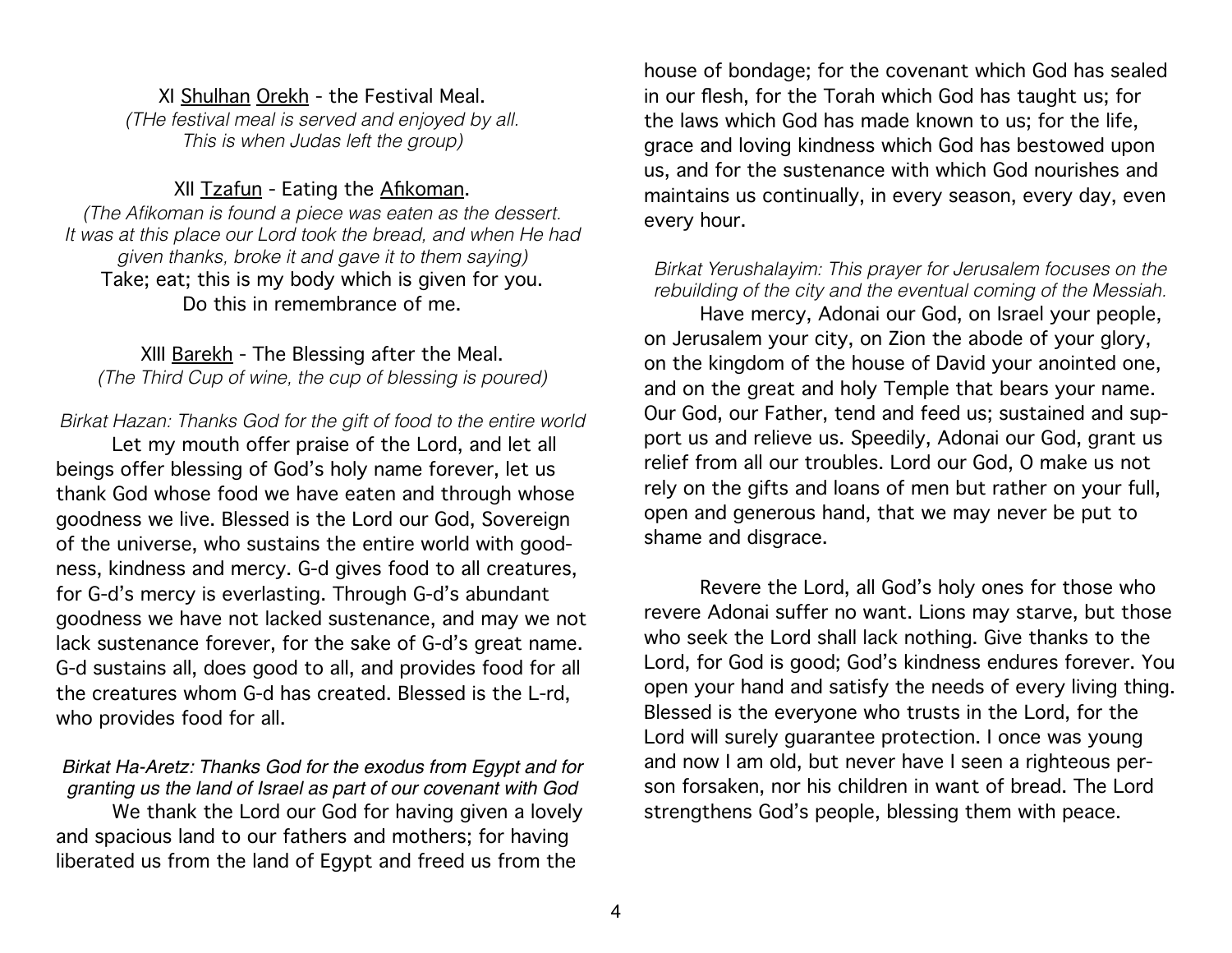May the Merciful One enable us to live in the Messianic age and in the world to come. May the One who makes peace in the heavens let peace descend on all us and all of Israel, and let us say: Amen.

*(We conclude the Grace after the meal with the cup of blessing Our Lord Jesus took the cup and said)* Drink of it, all of you. This cup is the New Covenant in my blood, shed for you for the forgiveness of sins. Do this, as often as you drink it, in remembrance of me. Truly, I say to you, I will not drink again of the fruit of the vine until that day when I drink it new in the kingdom of God.

*Jesus announced the Seder was finished.* 

*It was time to clean up and leave. They returned to the Mount of Olives singing Psalms 115, 116,117,118, 136: the* XIV HALLEL.

Our Lord broke with the traditional practice. The fourth cup was to be filled, the cup of Elijah. He was expected to come and introduce the Messiah. They would even open the door and rise in the hope that Elijah will enter and say:

Blessed is he who comes in the name of the Lord, Elijah, The prophet, Elijah, the Tishbite, Elijah, the Gileadite. May he soon come and bring the Messiah!

They did not get to say XV Nirtzah - the conclusion of the Seder. Now is our Seder concluded, each custom and law fulfilled: As we gathered to celebrate a Seder this night, may we be worthy in freedom next year again to celebrate a Seder Next year in Jerusalem!

This is modified by comparing many Christian and Jewish Haggadah. The chief source is [Updated 5773 COMPLETE](http://www.jewishfreeware.org/downloads/folder.2006-01-07.0640323187/5770COMPLETEMASTERHaggadahPaginated3-8-10WITHOUT%20SONGS.pdf)  [TRADITIONAL HAGGADAH](http://www.jewishfreeware.org/downloads/folder.2006-01-07.0640323187/5770COMPLETEMASTERHaggadahPaginated3-8-10WITHOUT%20SONGS.pdf) 5770/2010 Rabbi Barry Dov Lerner, Foundation For Family Education, Inc. 501c3 [www.jewishfreeware.org](http://www.jewishfreeware.org) 

Stephen Funck March 2013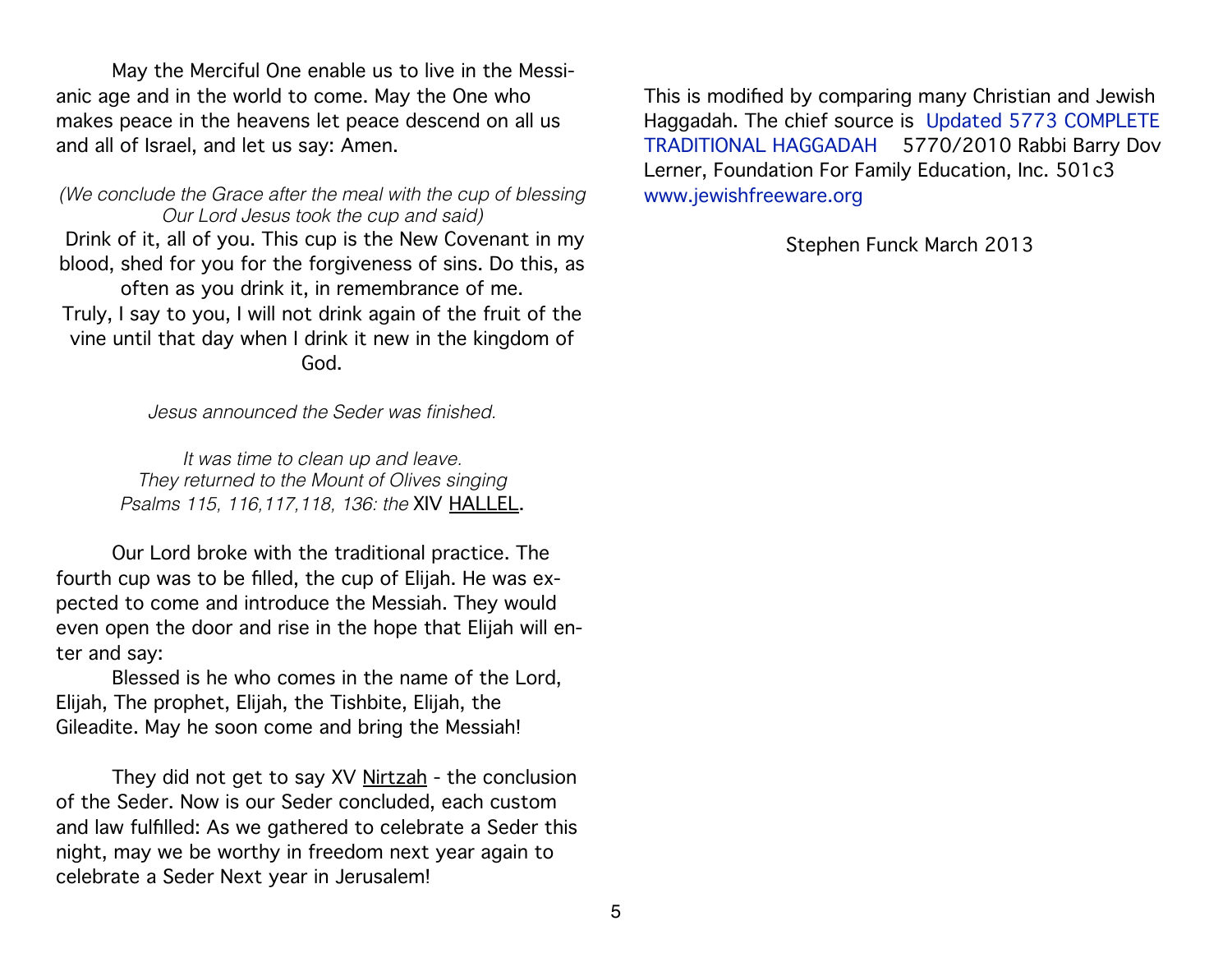Many items are omitted in the above from source In XIII Barekh

Has many more items. At the end after they drink the cup of blessing is the following:

[ At this point in the Seder, we fill the Cup of Elijah on the table. We rise, and we generally send the youngest child(ren) still awake to open the door for Elijah, who by tradition is the forerunner of the Messiah, the harbinger of hope. Sing "Eliyahu Ha-Navi" and then close the door. ]

God has taught all men to love their neighbors as themselves. Yet, in almost every age, some have not obeyed His command. Our people have suffered frequently at the hands of such men. In God's own way and in His own time, the wicked pay the price of their wickedness. For God is a God of justice. As we open our doors and our hearts to Elijah, we pray that there soon will be an end to all evil deeds in the world. God has shown us the paths to peace. Amen.

#### Pour Out Your Wrath

[A late addition to the Haggadah, after the period of the Crusades and the pogroms of the Rhineland. The Crusades were a series of military conflicts of a religious character waged by Christians from 1096-1291, usually sanctioned by the Pope. The First Crusade was launched in 1095 by Pope Urban II with the dual goals of liberating the sacred city of Jerusalem and the Holy Land from Muslims, and freeing the Eastern Christians from Muslim rule. Inevitably the Crusades also involved destruction and oppression of Jewish communities in Europe and the Holy Land. The harshness of this section often causes it to be excluded or skipped in many a modern Seder.]

"Pour out your fury on the nations that do not know you, upon the kingdoms that do not invoke your name, they have devoured Jacob and desolated his home." (Ps. 79:6,7) "Pour out your wrath on them; may your blazing anger overtake them." (Ps. 69.25) "Pursue them in wrath and destroy them from under the heavens of the Lord!" (Lam. 3:66)

Pour Out Your Love On The Righteous Gentiles [Noam Zion and David Dishon, "A Different Night, " bring a medieval Haggadah text, "Your Love," from a Worms, 1521, manuscript, attributed to the grandchildren of Rashi. While its authenticity is debated, its sentiment is genuine. Let us not forget the actions of those like the Danish King Christian X in 1933 to save all of the 8000 Danish Jews. Let us not forget the Avenue of the Righteous Gentiles and the efforts of the Jewish People to remember that there are good as well as evil in humanity.

Let us try to emphasize the good.] Pour out your love on the nations who have known you and on the kingdoms who call upon your name. For they show loving-kindness to the seed of Jacob and they defend your people Israel from those who would devour them alive. May they live to see the sukkah of peace spread over your chosen ones and to participate in the joy of your nations.

#### XIV HALLEL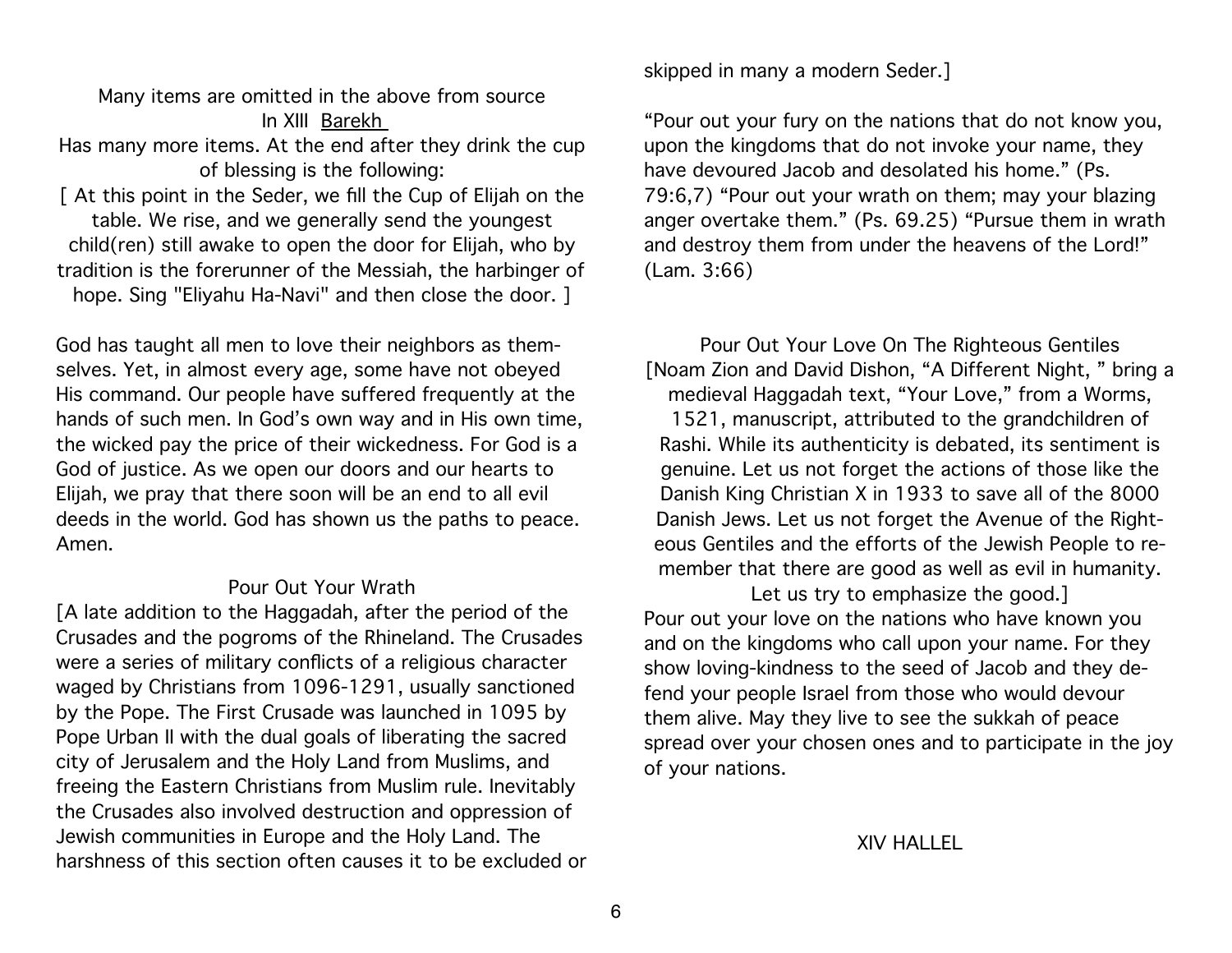### Psalms 115:1-11, 12-18; 116::1-11, 12-19; 117; 118:1-4, 5-29; 136

#### Nishmat

The soul of every living being shall bless your name, Lord our God the spirit of all flesh shall ever glorify and exalt your remembrance, our King. Throughout eternity Thou art God. Besides Thee we have no king who redeems and saves, ransoms and rescues, sustains and shows mercy in all times of trouble and distress. We have no King but Thee-God of the first and of the last, God of all creatues, Master of all generations, One acclaimed with a multitude of praises, He who guides His world with kindness and His creatures with mercy. The Lord neither slumbers nor sleeps; He rouses those who sleep and wakens those who slumber; He enables the speechless to speak and loosens the bonds of the captives; He supports those who are fallen and raises those who are bowed down. To Thee alone we give thanks.

Were our mouth filled with song as the ocean, and our tongue with joy as the endless waves; were our lips full of praise as the wide heavens, and our eyes shining like the sun or the moon; were our hands spread out in prayer as the eagles of the sky and our feet running as swiftly as the deer--we should still be unable to thank Thee and bless your name, Lord our God and God of our fathers, for one of the thousands and even myriads of favors which Thou hast bestowed on our fathers and on us. Thou hast liberated us from Egypt, Lord our God, and redeemed us from the house of slavery. Thou has fed us in famine and sustained us with plenty. Thou hast saved us

from the sword, helped us to escape the plague, and spared us from severe and enduring diseases. Until now your mercy has helped us, and your kindness has not forsaken us; mayest Thou, Lord our God, never abandon us. Therefore, the limbs which Thou has given us, the spirit and soul which Thou has breathed into our nostrils, and the tongue which Thou hast placed in our mouth, shall all thank and bless, praise and glorify, exalt and revere, sanctify and acclaim your name, our King. To Thee, every mouth shall offer thanks; every tongue shall vow allegiance; every knee shall bend, and all who stand erect shall bow. All hearts shall revere Thee, and men's inner beings shall sing to your name, as it is written: "all my bones shall say: O Lord, who is like Thee? Thou savest the poor man from one that is stronger, the poor and needy from one who would rob him." Who may be likened to Thee? Who is equal to Thee? Who can be compared to Thee? O Great, mighty and revered God, supreme God is the Master of heaven and earth. Let us praise, acclaim and glorify Thee and bless your holy name, as it is said: "A Psalm of David: Bless the Lord, O my soul, and let my whole inner being bless His holy name."

O God in your mighty acts of power, great in the honor of your name, powerful forever and revered for your aweinspiring acts, O King seated upon a high and lofty throne!

He who abidest forever, exalted and holy is His name. And it is written: "Rejoice in the Lord, you righteous; it is pleasant for the upright to give praise."

By the mouth of the upright you shall be praised; By the words of the righteous you shall be blessed; By the